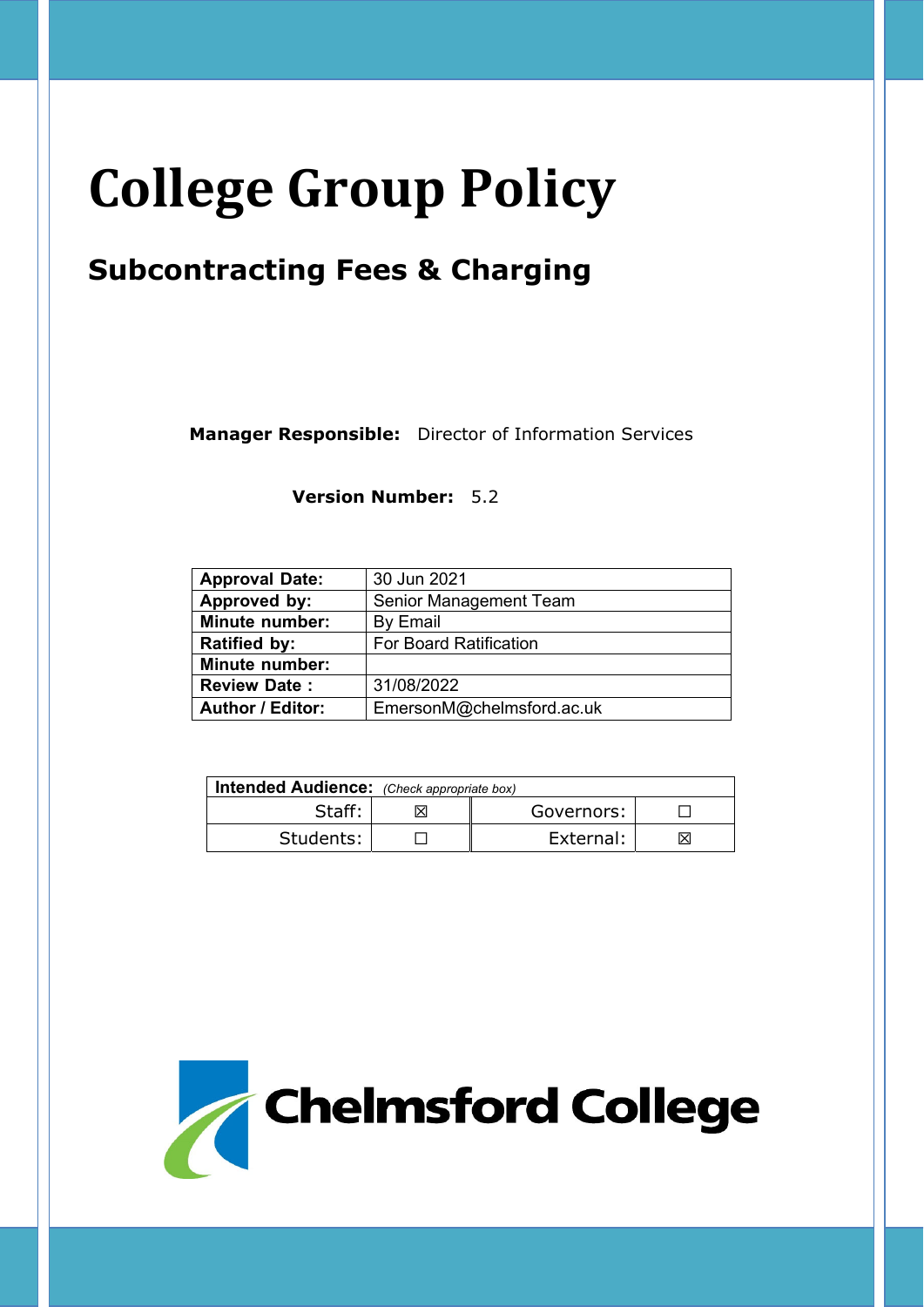#### **AMENDMENT SUMMARY**

| <b>Version</b> | Date        | <b>Remarks</b>                                               |
|----------------|-------------|--------------------------------------------------------------|
| 2.0            | 22 Mar 2017 | Periodic Review                                              |
| 3.0            | 29 Jun 2017 | Additional Review and update (Funding Agency name<br>change) |
| 4.0            | 29 Jun 2018 | Periodic Review                                              |
| 5.0            | 26 Jun 2019 | Periodic Review                                              |
| 5.1            | 13 Jul 2020 | Periodic Review                                              |
| 5.2            | 29 Jun 2021 | Periodic Review                                              |

#### **Age, Disability, Gender & Race Equality Statement**

Age, Disability, Gender and Race Equality Impact Measures will be set and monitored through analysis of all data related to potential suspected or actual abuse of this policy.

A copy of the Equality Impact Assessment Initial Screening Form is attached as an Annex to this document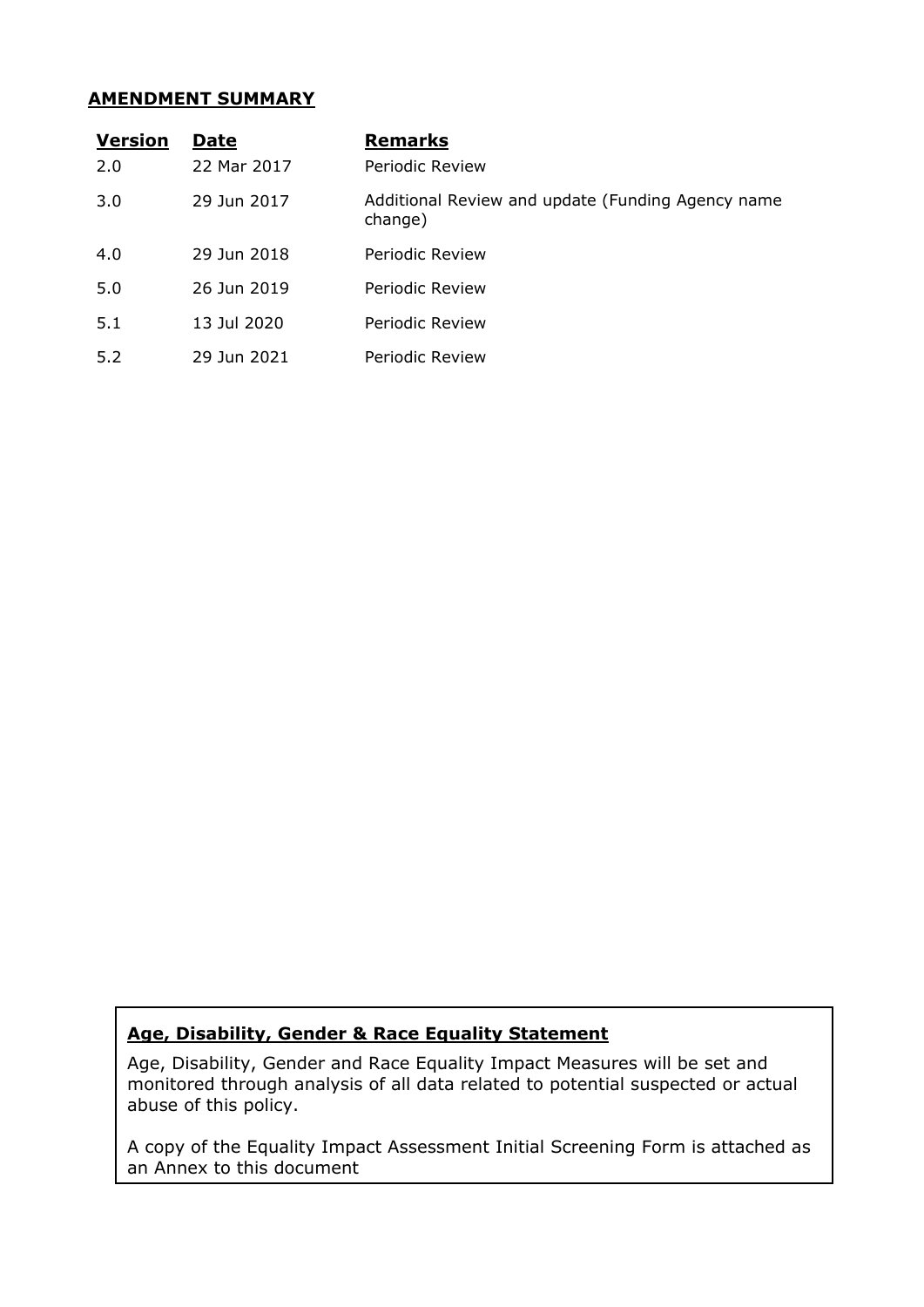#### **1. Reasoning for subcontracting**

Chelmsford College is committed to increasing and diversifying the range of courses it delivers to widen participation, deliver to niche markets, engage in new and emerging markets and meet the regional and local economic development agenda.

The College has taken the decision that in order to achieve this, part of its provision may be subcontracted to partner organisations that can demonstrate high quality delivery in areas that complement existing provision and that share the College values.

#### **2. Commitment to improving the quality of Teaching, Learning and Assessment**

The College's first priority is high quality teaching and learning and has a commitment to continuous improvement. In order to achieve this, the College has developed well established quality improvement and assurance processes which will be fully implemented throughout its supply chain. These processes include, but are not limited to, teaching and learning observations, operational meetings, quality reviews, mock inspection and performance review boards.

Partners will also have access to the College's professional development activities and will be expected to actively participate in supporting, developing and sharing good practice.

#### **3. Management Fees**

The standard management fee will start at 15% of all funding that is drawn down by the College for the provision sub-contracted. This fee is deducted from the Provider Funding Reports supplied to the College by the ESFA.

The standard fee covers the cost that the College incurs in the selection and management of sub-contracted provision. The fee covers the Quality Assurance and Administrative work that the College would undertake for a low risk subcontractor. Additional costs may be added to the standard fee to cover any additional services or additional support the College deems necessary with regards to the quality of the provision's delivery.

Additional cost will be established using a risk based assessment of pre-defined factors (listed in Annex 1). This will ensure that the College is able to put in place suitable support to safeguard the quality of provision. Any additional amounts charged will be negotiated with each individual sub-contractor, factors that will be considered include, but are not limited to:

- Services requested by sub-contractor or deemed necessary by the College.
- Risk assessment of sub-contracting arrangement (Annex 1).
- Performance against targets.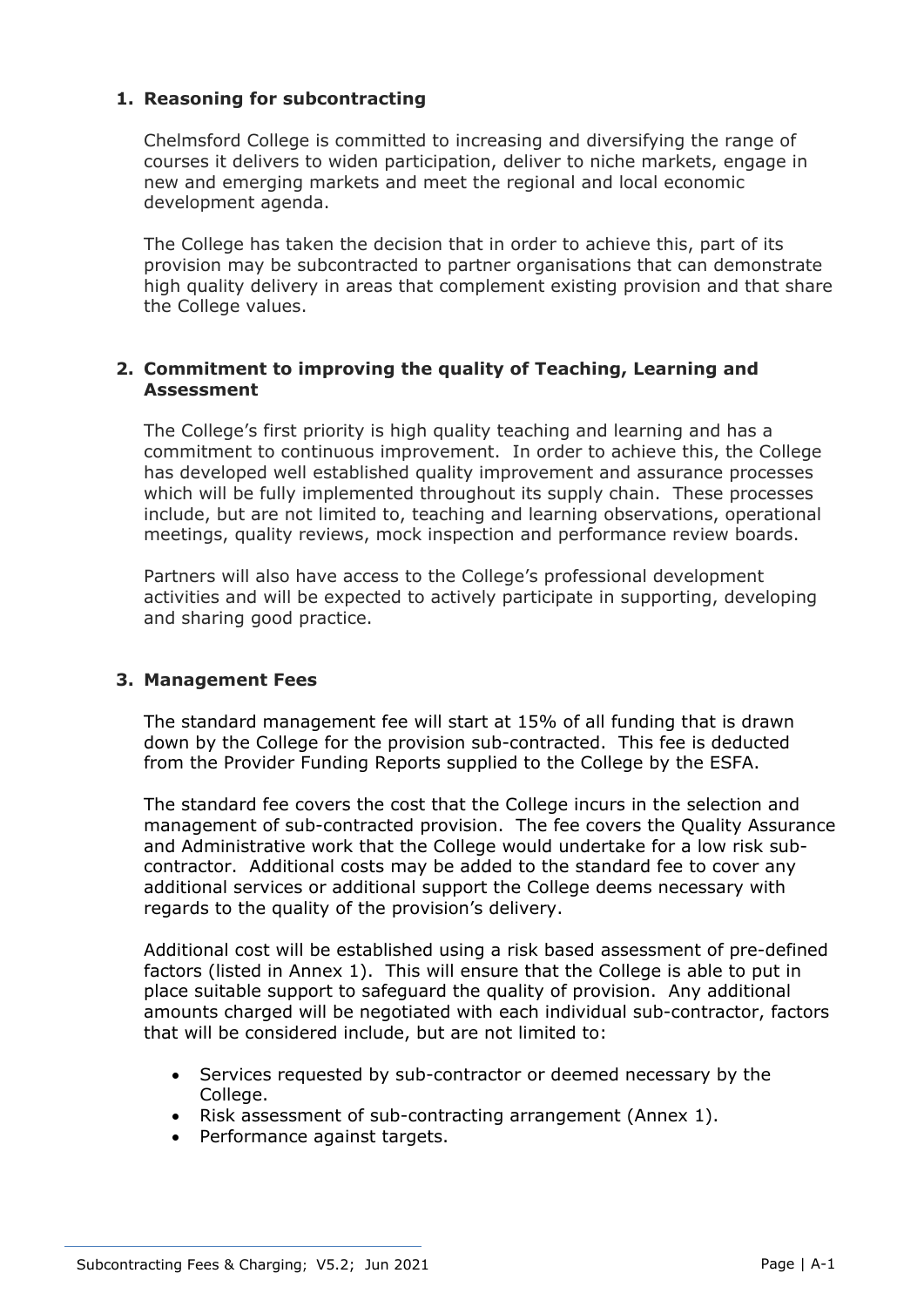#### **4. What support does Chelmsford College offer to its supply chain?**

Sub-contractors working with Chelmsford College receive access to a high level of support, guidance and College systems, including:

- Designated Contact.
- Regular performance updates against clear measures of success.
- Regular performance and quality visits.
- MIS returns completed
- Monthly funding reports
- Access to learner support
- Quality management systems
- Management Information Services and data control advice
- Audit of management systems and delivery and observation of teaching, learning and assessment
- Safeguarding of Young People and Vulnerable Adults procedures
- Teaching, Learning and Assessment coaching
- CPD Opportunities and planned training and development
- Policy development
- Support with Funding Rules compliance
- Administration of AGE grant (where applicable)
- Regular national updates regarding funding and policy guidance
- UK Border Agency (UKBA) advice, guidance and monitoring

Other support is available specific to the type and size of contract agreed.

#### **5. How payments are made to the supply chain**

The College operates an invoice based payment process and payment terms are 30 days from the date of invoice. Payments are made on a monthly basis at the end of the month that follows the month where the activity has been successfully processed by the ESFA.

Details of any rights that the College holds in regards the withdrawal, reduction or withholding of payments will be detailed in the contract between the College and the Sub-Contractor.

The College expects Supply Chain members to fully engage in assessing the accuracy of payments and have a responsibility to review their monthly financial reconciliations to identify any inaccuracies.

#### **6. Policy Review and Publication**

This policy will be reviewed annually prior to the start of the academic year and/or when significant changes in the Education & Skills Funding Agency rules are published.

The Policy will be published on the College website (www.chelmsford.ac.uk) and is available in hard-copy on request.

The Policy will be discussed prior to any new sub-contracted agreements being entered into.

Subcontracting Fees & Charging; V5.2; Jun 2021 **Page 1 A-2** Page | A-2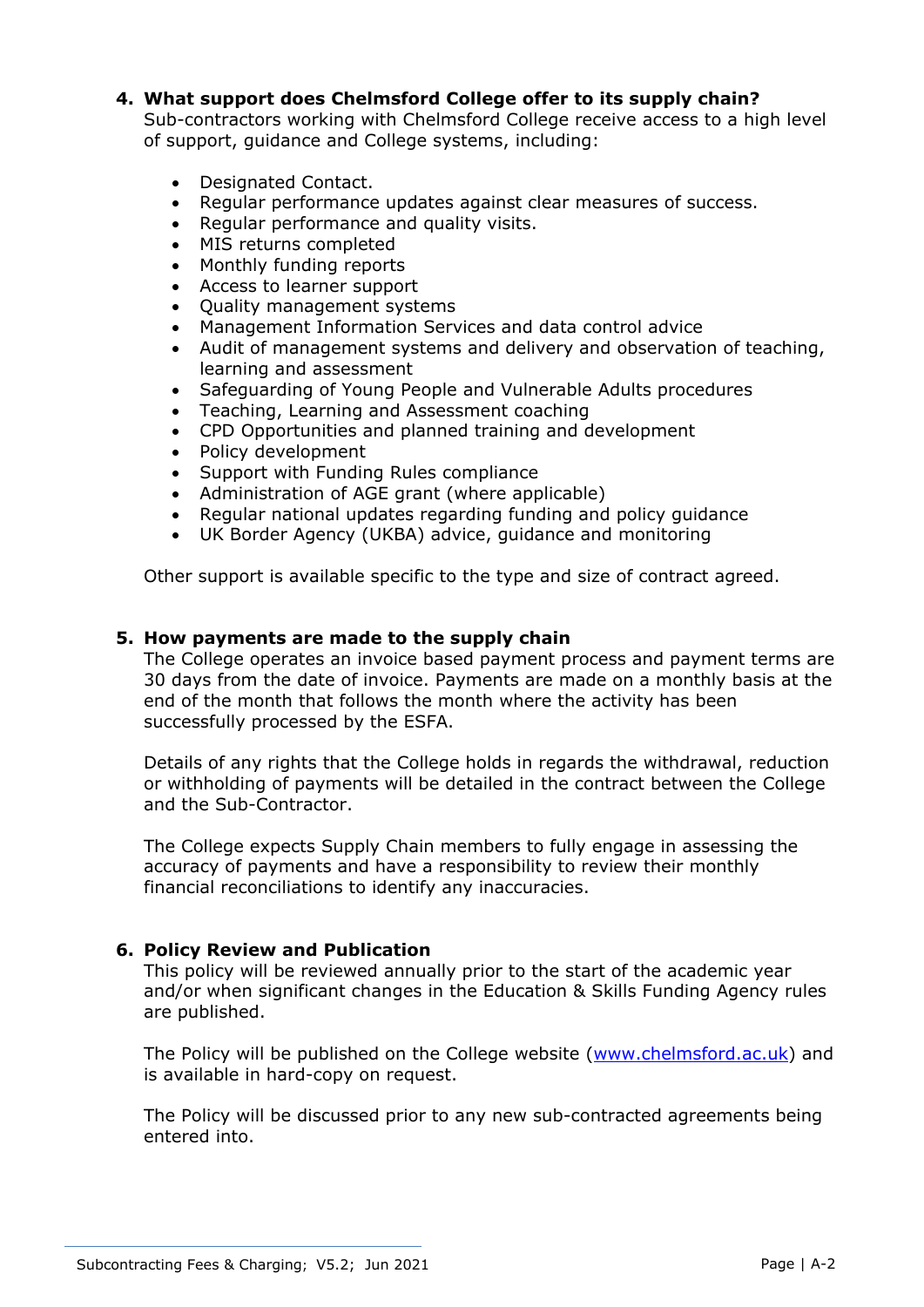### **Annex 1 – Typical Risk Factor Assessment**

|                                  | Low Risk | Medium Risk | High Risk |
|----------------------------------|----------|-------------|-----------|
| Proposed length of contract      |          |             |           |
| Contract value                   |          |             |           |
| Vocational area / Industry       |          |             |           |
| Type of provision                |          |             |           |
| Length of provision              |          |             |           |
| SSA of provision                 |          |             |           |
| Success rates and associated KPI |          |             |           |
| Financial security               |          |             |           |
| Provider track record            |          |             |           |
| New partner $(1st$ contract)     |          |             |           |
| Location of Provider / Delivery  |          |             |           |
| Supplier staff turnover          |          |             |           |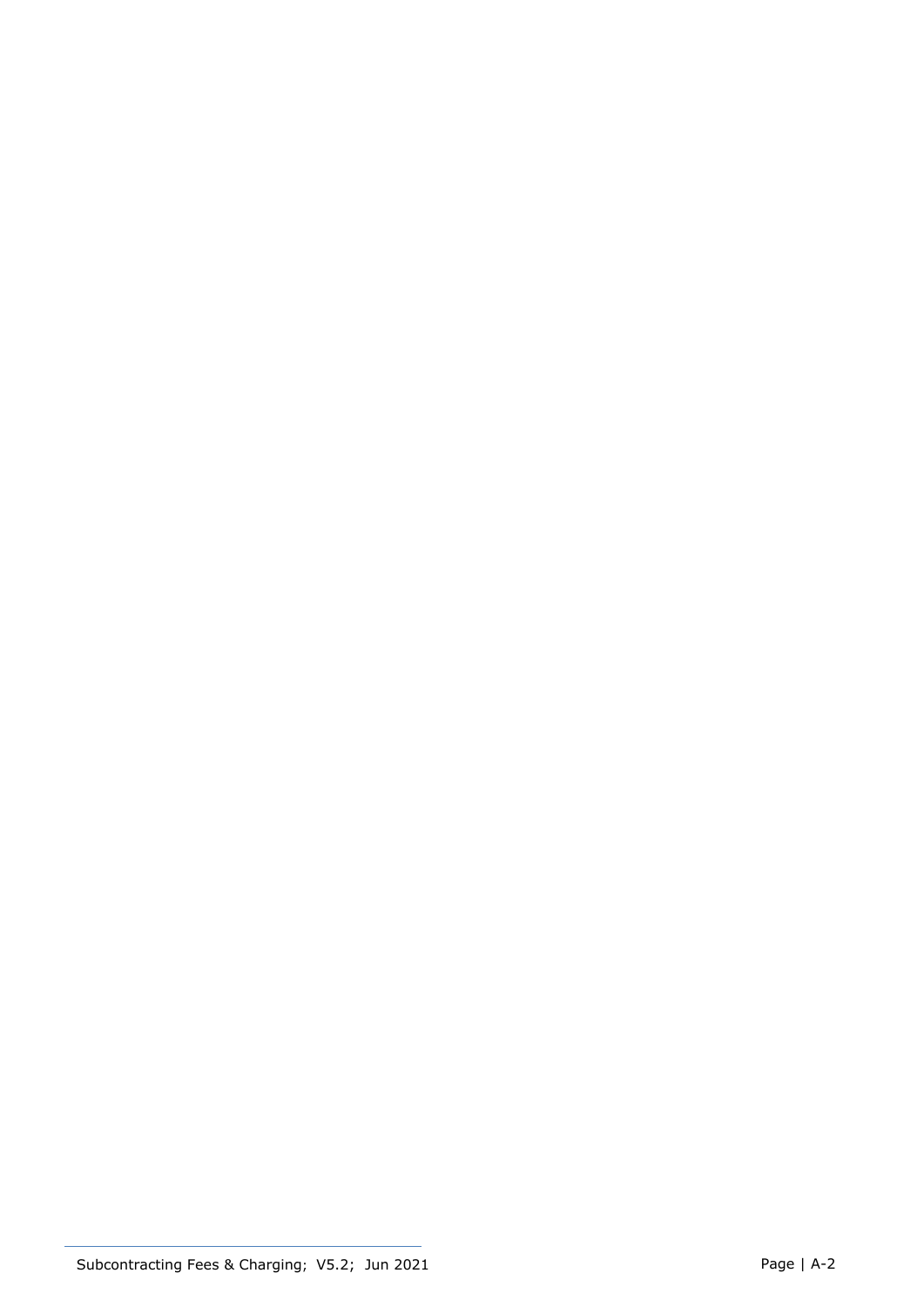#### **Equality Impact Assessment (EIA) Initial Screening Form**

Name of the Policy, Procedure, Practice or Proposal being screened:

Subcontracting Fees and Charging Policy

Provide a brief description of its purpose:

Chelmsford College is committed to increasing and diversifying the range of courses it delivers. To do this it will engage with organisations external to the institution. This policy lays out the fees and other arrangements which will result from these arrangements.

Are there controls in place to monitor the uniform application of this practice? (if no please explain below)

**Yes No** 

The policy is to be reviewed annually by the Senior Management Team. When appropriate, it may also be reviewed by the Board of the Corporation or one of its sub-committees.

Does the policy or process have the potential to affect a particular group disproportionately in either a positive or negative way? Please provide comments with supporting evidence:

This policy will be uniformly applied through high quality subcontracting organisations. Age, Disability, Gender and Race Equality Impact Measures will be set and monitored through analysis of all data related to potential suspected or actual abuse of this policy.

If you have identified a medium or high equality impact please complete the following, otherwise leave blank. Add additional comment below the questions as necessary.

| Are there any other policies or practices that need to be | <del>Yes</del> | <b>No</b> |
|-----------------------------------------------------------|----------------|-----------|
| assessed alongside this screening?                        |                |           |

Should the policy or practice proceed to a full Equality Impact Assessment?

**Yes No**